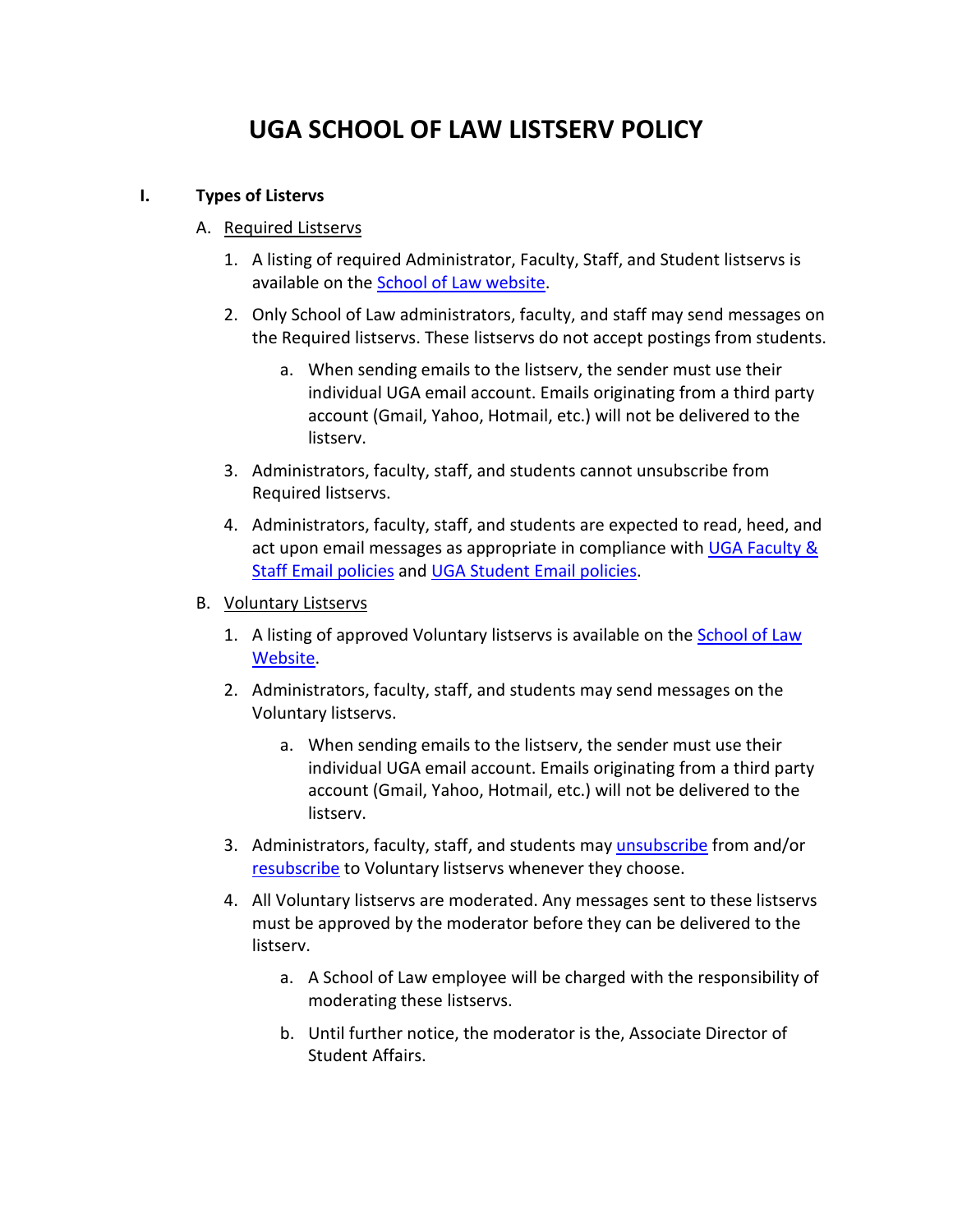- c. The moderating function will be exercised during weekday working hours (Monday-Friday, 8:00am-5:00pm).
- 5. Administrators, faculty, staff, and students are expected to read, heed, and act upon email messages as appropriate in compliance with [UGA Faculty &](https://ugamail.uga.edu/faculty_staff_email/)  [Staff Email policies](https://ugamail.uga.edu/faculty_staff_email/) and [UGA Student Email policies.](https://ugamail.uga.edu/student_email/)

## **II. Posting to the Listservs**

- A. Guidelines for Postings on All Listservs (Required & Voluntary)
	- 1. All postings must be consistent with UGA rules and guidelines including, but not limited to, the [Solicitation Policy,](http://policies.uga.edu/Solicitation/) Enterprise Information Technology Services policies, th[e Student Code of Conduct,](https://conduct.uga.edu/content_page/code-of-conduct) th[e Non-Discrimination and](https://eoo.uga.edu/policies/non-discrimination-anti-harassment-policy)  [Anti-Harassment Policy,](https://eoo.uga.edu/policies/non-discrimination-anti-harassment-policy) and the law school's [Faculty Policy on](http://www.law.uga.edu/student-handbook#professionalism)  [Professionalism.](http://www.law.uga.edu/student-handbook#professionalism)
	- 2. Postings must also comply with all relevant laws of the State of Georgia and the United States.
	- 3. Commercial advertisements and private money-making enterprises unrelated to lawyers' professional development,as well as spam or solicitation without a UGA-issued permit are prohibited.
	- 4. When sharing postings related to university-sponsored business/events that fall outside of the School of Law, be sure to identify the university department or organization that is associated with the announcement.
	- 5. No explicit advertisement of the sale or distribution of alcoholic beverages is permitted.
- B. Additional Guidelines for Postings on Required Listservs
	- 1. Required listservs are used to inform administrators, faculty, staff, and students of official law school events, requirements, deadlines, etc.
		- a. Required student listservs may also be used to inform students of events, workshops, and opportunities provided by the law school's Career Development Office, Academic Enhancement Program, Student Affairs office, or similar.
		- b. Student requests to send messages via the Required Administrator, Faculty, and Staff listservs should be directed to the Associate Director of Student Affairs.
	- 2. Messages related to student organization meetings, events, projects, achievements, fundraisers, or similar matters are prohibited from all Required listservs with the exception of:
		- a. Announcement of executive/editorial board members and selected publications for official UGA Law Journals.